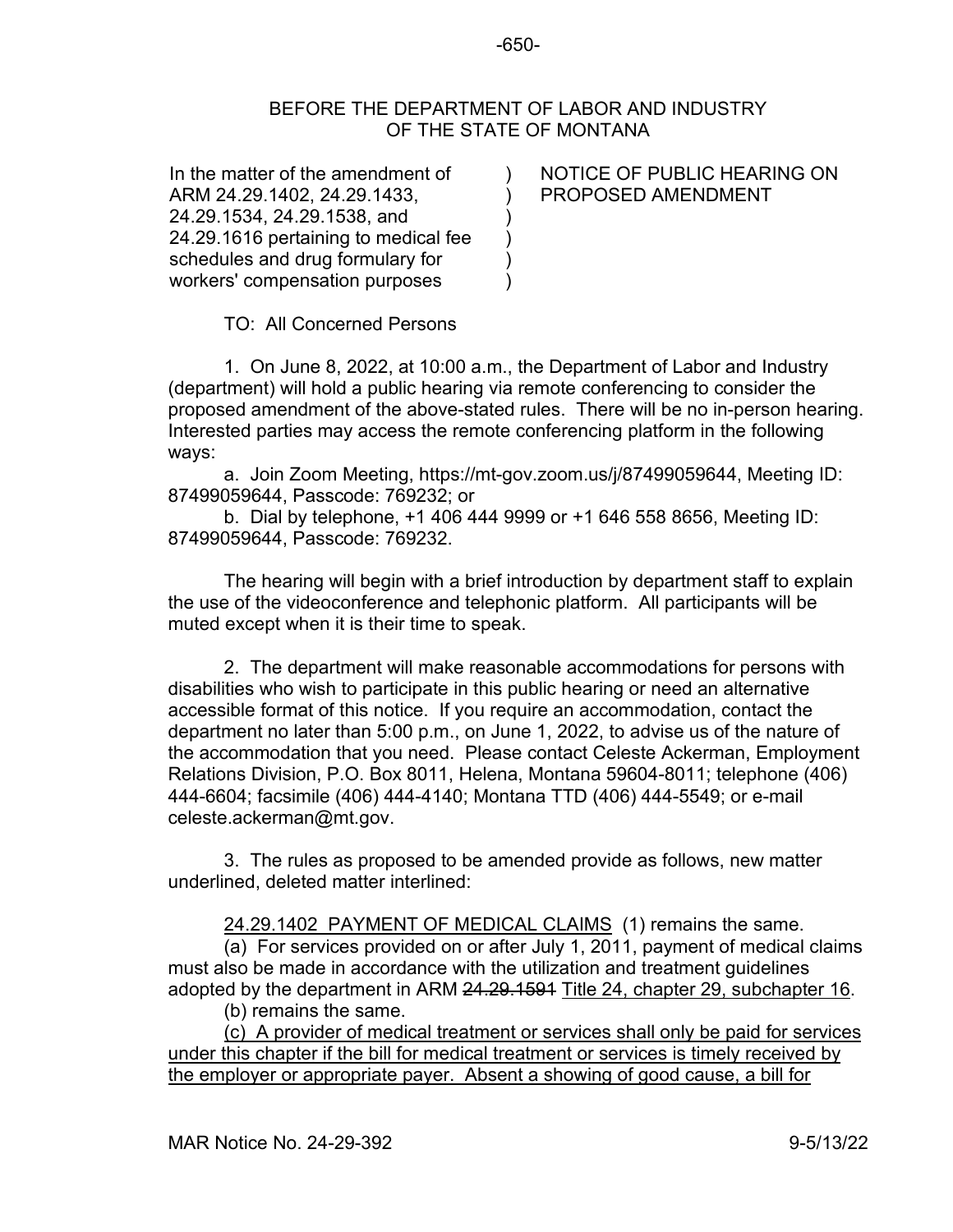treatment or services is timely received by the employer or appropriate payer when it is actually received within 365 days of the later of:

(i) the date of service; or

(ii) the date the provider of medical treatment or services knew the treatment or services was related to a claim for benefits under this chapter.

(2) through (10) remain the same.

AUTH: 39-71-203, MCA IMP: 39-71-203, 39-71-510, 39-71-704, MCA

REASON: There is a reasonable necessity to amend this rule to correct a reference to a repealed rule and to adopt a deadline for the timely filing of medical bills. The timely filing rule ensures that claim reserves are appropriate and helps prevent the reopening of closed claims for the sole purpose of a delayed bill submission to the employer or appropriate payer. Furthermore, twenty-one other states have adopted timely filing rules for medical bills in the workers' compensation context.

24.29.1433 FACILITY SERVICE RULES AND RATES FOR SERVICES PROVIDED ON OR AFTER JULY 1, 2013 (1) through (1)(b) remain the same.

(c) The base rates and conversion formulas are established by the department:.

(i) The "Montana Workers' Compensation Facility Fee Schedule Instruction Set for 2013," for services provided from July 1, 2013 through June 30, 2014;

(ii) The "Montana Workers' Compensation Facility Fee Schedule Instruction Set Effective July 1, 2014," for services provided from July 1, 2014, through June 30,  $2015$ ;

(iii) The "Montana Workers' Compensation Facility Fee Schedule Instruction Set Effective July 1, 2015," for services provided from July 1, 2015, through June 30, 2016;

(iv) The "Montana Workers' Compensation Facility Fee Schedule Instruction Set Effective July 1, 2016," for services provided from July 1, 2016, through June 30, 2017;

(v) The "Montana Workers' Compensation Facility Fee Schedule Instruction Set Effective July 1, 2017," for services provided from July 1, 2017, through June 30, 2018;

(vi) The "Montana Workers' Compensation Facility Fee Schedule Instruction Set Effective July 1, 2018," for services provided from July 1, 2018, through June 30, 2019;

(vii) The "Montana Workers' Compensation Facility Fee Schedule Instruction Set Effective July 1, 2019," for services provided from July 1, 2019, through June 30, 2020;

(viii) The "Montana Workers' Compensation Facility Fee Schedule Instruction Set Effective July 1, 2020," for services provided from July 1, 2020, through June 30,  $2021$ ; and

(ix) The "Montana Workers' Compensation Facility Fee Schedule Instruction Set Effective July 1, 2021."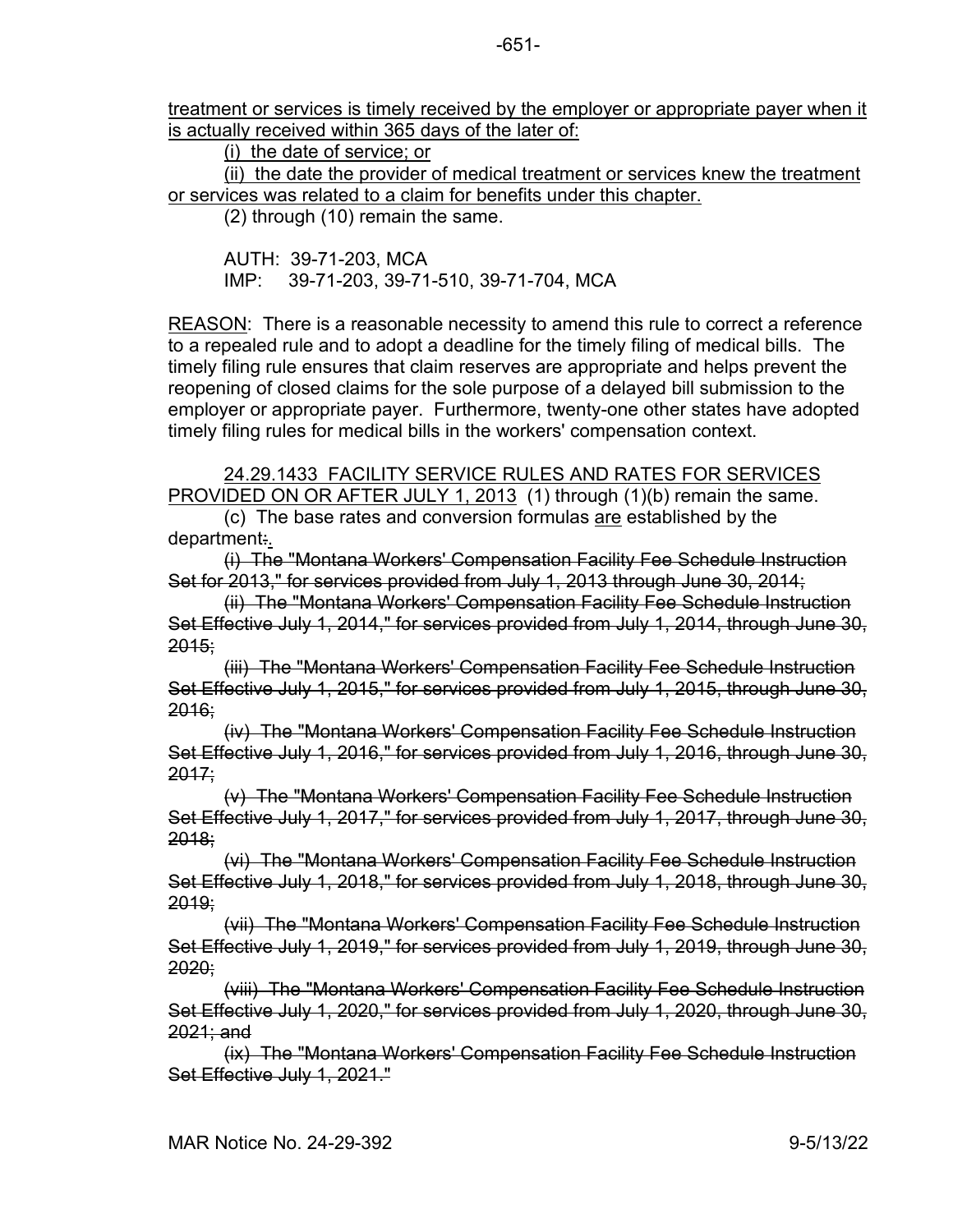(d) All current and prior instruction sets for services provided starting July 1, 2013, are available on the department's website. A copy of any instruction set for services provided starting July 1, 2013, through the present may be requested by email at DLIERDBP&S@mt.gov; phone at 406-444-6543; or by mail at P.O. Box 8011 Helena, MT 59604.

(2) through (10) remain the same.

 $(11)$  and  $(11)(a)$  remain the same.

(i) Effective July 1, 2013 through June 30, 2014, the base rate is \$7,944.

(ii) Effective July 1, 2014 through June 30, 2015, the base rate is \$7,984.

(iii) Effective July 1, 2015, through June 30, 2016, the base rate is \$8,076.

(iv) Effective July 1, 2016, through June 30, 2017, the base rate is \$8,120.

 $(v)$  Effective July 1, 2017, through June 30, 2018, the base rate is \$8,201.

(vi) Effective July 1, 2018, through June 30, 2019, the base rate is \$8,373. (vii) Effective July 1, 2019, through June 30, 2020, the base rate is \$8,599.

(viii) Effective July 1, 2020, through June 30, 2021, the base rate is \$8,909.  $(ix)$  Effective July 1, 2021, the base rate is \$9,435.

(i) The base rate effective July 1, 2022, is \$9,435.

(ii) All prior base rates for services provided starting July 1, 2013, are available on the department's website. A copy of the base rates for services provided starting July 1, 2013, may be requested by email at DLIERDBP&S@mt.gov; phone at 406-444-6543; or by mail at P.O. Box 8011 Helena, MT 59604.

(b) Payments for inpatient acute care hospital services must be calculated using the base rate multiplied by the Montana MS-DRG weight. For example, if the MS-DRG weight is 0.5, the amount payable is \$4,717.50, which is the base rate of \$9,435 multiplied by 0.5.

(c) through (12) remain the same.

(a) The annual department-set base rate for outpatient service at acute care hospitals is: The department may establish a base rate annually.

(i) \$107, from July 1, 2013, through June 30, 2014;

(ii) \$109, from July 1, 2014, through June 30, 2015;

(iii) \$111, from July 1, 2015, through June 30, 2016;

(iv) \$111, from July 1, 2016, through June 30, 2017;

(v) \$114, from July 1, 2017, through June 30, 2018;

(vi) \$116, from July 1, 2018, through June 30, 2019;

(vii) \$119, from July 1, 2019, through June 30, 2020;

(viii) \$123, from July 1, 2020, through June 30, 2021; and

(ix) \$130, on or after July 1, 2021.

(i) The base rate effective July 1, 2022, is \$130.

(ii) All prior base rates for services provided starting July 1, 2013, are available on the department's website. A copy of the base rates for services provided starting July 1, 2013, may be requested by email at DLIERDBP&S@mt.gov; phone at 406-444-6543; or by mail at P.O. Box 8011 Helena, MT 59604.

(b) The annual department-set department may establish a base rate annually for ASCs, which is at 75 percent of the hospital outpatient base rate, is: (i) \$80, from July 1, 2013, through June, 30, 2014;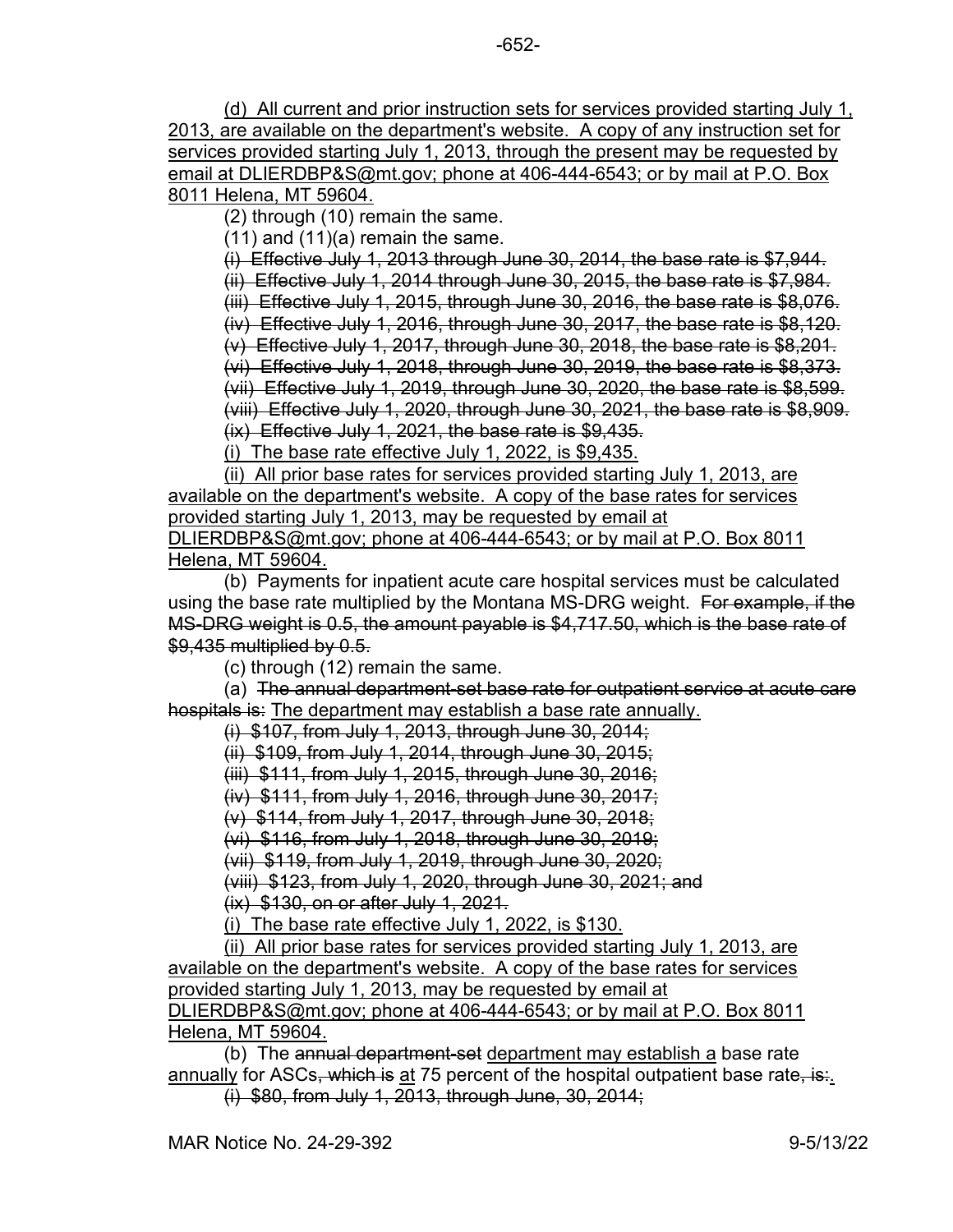(ii) \$82, from July 1, 2014, through June 30, 2015;

(iii) \$83, from July 1, 2015, through June 30, 2016;

(iv) \$83, from July 1, 2016, through June 30, 2017;

(v) \$86, from July 1, 2017, through June 30, 2018;

(vi) \$87, from July 1, 2018, through June 30, 2019;

(vii) \$89, from July 1, 2019, through June 30, 2020;

(viii) \$92, from July 1, 2020, through June 30, 2021; and

(ix) \$98, on or after July 1, 2021.

(i) The base rate effective July 1, 2022, is \$98.

(ii) All prior base rates for services provided starting July 1, 2013, are available on the department's website. A copy of the base rates for services provided starting July 1, 2013, may be requested by email at DLIERDBP&S@mt.gov; phone at 406-444-6543; or by mail at P.O. Box 8011 Helena, MT 59604.

(c) through (g) remain the same.

AUTH: 39-71-203, MCA IMP: 39-71-704, MCA

REASON: There is reasonable necessity to amend ARM 24.29.1433 to incorporate the annually updated medical fee schedules and related materials to comply with the provisions of 39-71-704(2), MCA, that require the department to annually establish a medical fee schedule. The department simplified the rule by clarifying how the historical rates and instruction sets can be accessed online and by contacting the department. The amendments also removed references to annually updated instruction sets which allows the department to update instruction sets as needed rather than only updating the instruction sets annually with the rates.

24.29.1534 PROFESSIONAL FEE SCHEDULE FOR SERVICES PROVIDED ON OR AFTER JULY 1, 2013 (1) The department adopts the professional fee schedule provided by this rule to determine the reimbursement amounts for medical services provided by a professional provider at a nonfacility or facility furnished on or after July 1, 2013. An insurer must pay the fee schedule or the billed charge, whichever is less, for a service provided within the state of Montana. The fee schedules are available online at the Employment Relations Division web site and are updated as soon as is reasonably feasible relative to the effective dates of the medical codes as described below. All current and prior instruction sets for services provided starting July 1, 2013, are available on the department's website. A copy of the instruction sets for services provided starting July 1, 2013, through the present may be requested by email at DLIERDBP&S@mt.gov; phone at 406-444-6543; or by mail at P.O. Box 8011 Helena, MT 59604. The fee schedules are comprised of the elements listed in 39- 71-704, MCA, and the following:

(a) the instruction set for the fee schedule as adopted in this subsection. All the definitions, guidelines, RVUs, procedure codes, modifiers, and other explanations provided in the instruction set affecting the determination of individual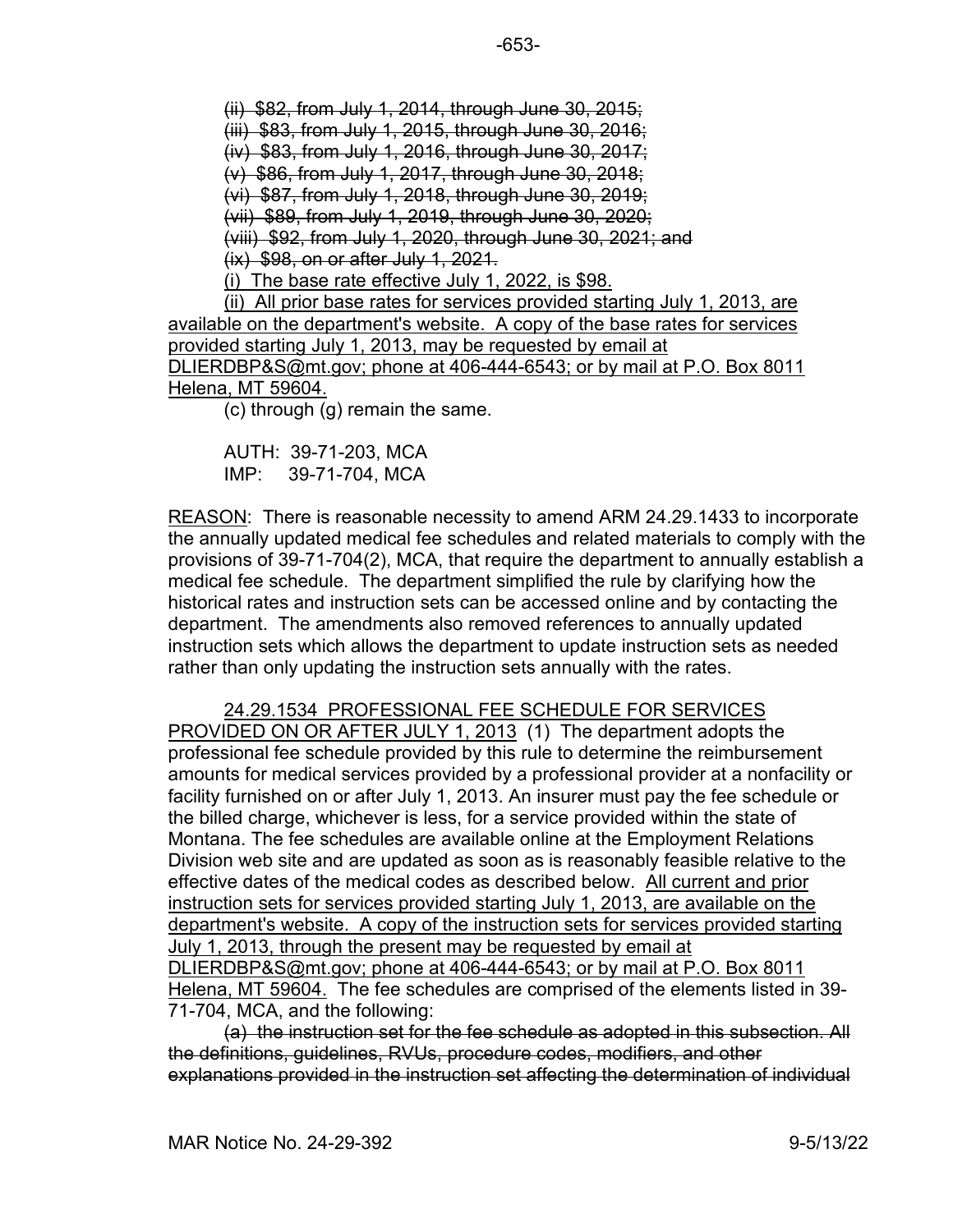fees apply. Copies of the current fee schedule and the instruction set may be obtained on the Employment Relations Division website;

(i) The "Montana Workers' Compensation Professional Fee Schedule Instruction Set for 2013" applies to services provided from July 1, 2013 through June 30, 2014;

(ii) The "Montana Workers' Compensation Professional Fee Schedule Instruction Set Effective July 1, 2014" applies to services provided from July 1, 2014 through June 30, 2015;

(iii) The "Montana Workers' Compensation Professional Fee Schedule Instruction Set Effective July 1, 2015" applies to services provided from July 1, 2015, through June 30, 2016;

 (iv) The "Montana Workers' Compensation Professional Fee Schedule Instruction Set Effective July 1, 2016" applies to services provided from July 1, 2016, through June 30, 2017;

(v) The "Montana Workers' Compensation Professional Fee Schedule Instruction Set Effective July 1, 2017" applies to services provided from July 1, 2017, through June 30, 2018;

(vi) The "Montana Workers' Compensation Professional Fee Schedule Instruction Set Effective July 1, 2018" applies to services provided from July 1, 2018, through June 30, 2019;

(vii) The "Montana Workers' Compensation Professional Fee Schedule Instruction Set Effective July 1, 2019" applies to services provided from July 1, 2019, through June 30, 2020;

(viii) The "Montana Workers' Compensation Professional Fee Schedule Instruction Set Effective July 1, 2020" applies to services provided from July 1, 2020, through June 30, 2021; and

(ix) The "Montana Workers' Compensation Professional Fee Schedule Instruction Set Effective July 1, 2021" applies to services provided on or after July 1, 2021.

(b) through (f) remain the same but are renumbered (a) through (e).

(2) through (10) remain the same.

AUTH: 39-71-203, MCA IMP: 39-71-704, MCA

REASON: There is reasonable necessity to amend ARM 24.29.1534 to incorporate the annually updated medical fee schedules and related materials to comply with the provisions of 39-71-704(2), MCA, that require the department to annually establish a medical fee schedule. The department simplified the rule by clarifying how the historical instruction sets can be accessed online and by contacting the department. The amendments also removed references to annually updated instruction sets which allows the department to update instruction sets as needed rather than only updating the instruction sets annually with the rates.

24.29.1538 CONVERSION FACTORS FOR SERVICES PROVIDED ON OR AFTER JANUARY 1, 2008 (1) and (2) remain the same. (a) \$63.45 from January 1, 2008, through December 31, 2008;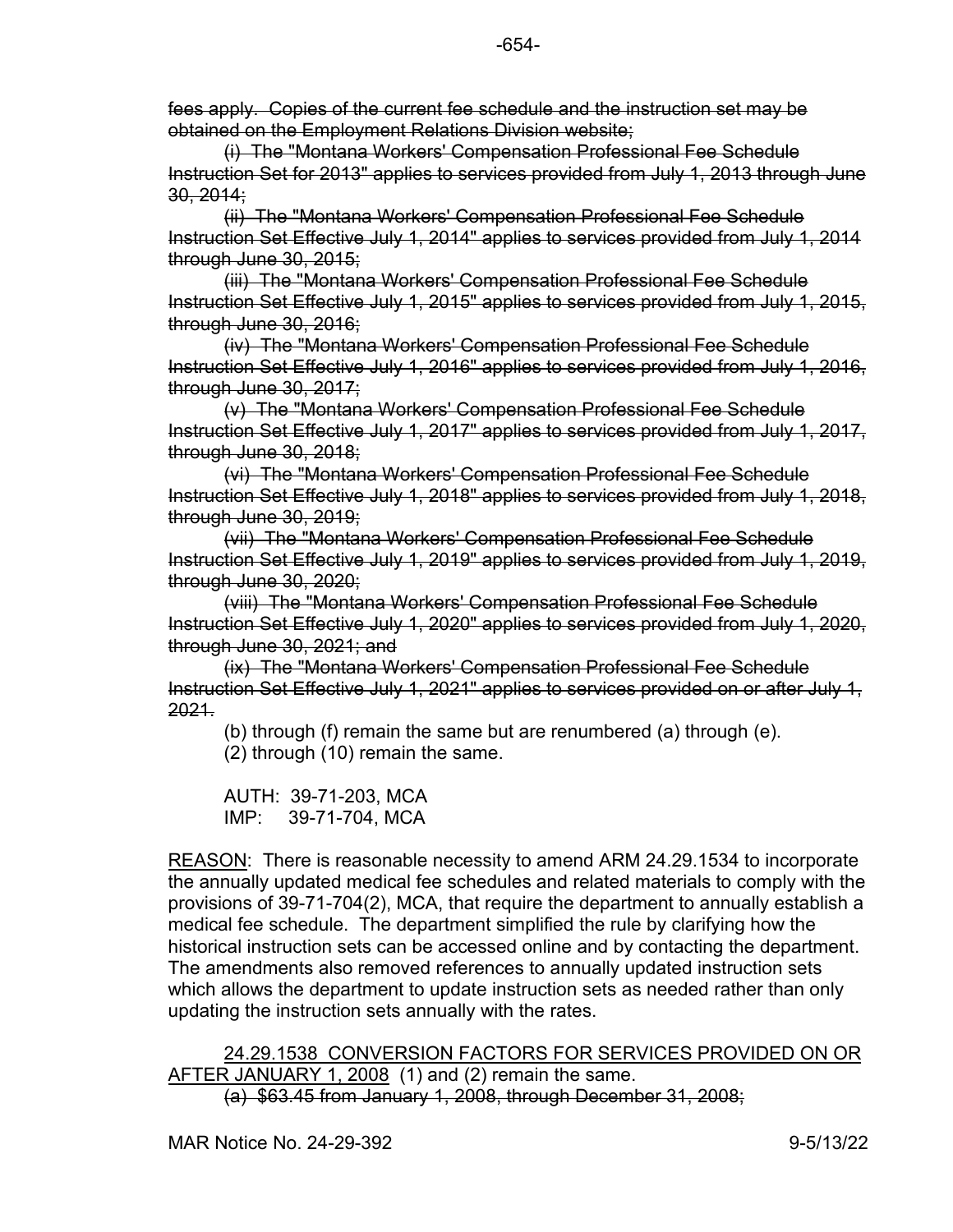(b) \$65.28 from January 1, 2009, through June 30, 2013;

(c) \$60.52 from July 1, 2013, through June 30, 2014;

(d) \$59.72 from July 1, 2014, through June 30, 2015;

(e) \$61.49 from July 1, 2015, through June 30, 2016;

(f) \$62.91 from July 1, 2016, through June 30, 2017;

(g) \$62.92 from July 1, 2017, through June 30, 2018;

(h) \$63.50 from July 1, 2018, through June 30, 2019;

(i) \$64.04 from July 1, 2019, through June 30, 2020;

(j) \$63.41 from July 1, 2020, through June 30, 2021; and

(k) \$61.05 on or after July 1, 2021.

(a) \$61.05 on or after July 1, 2022.

 (b) All prior conversion factors for services provided starting July 1, 2013, are available on the department's website. A copy of the conversion factors for services provided starting July 1, 2013, may be requested by email at DLIERDBP&S@mt.gov; phone at 406-444-6543; or by mail at P.O. Box 8011

Helena, MT 59604.

(3) remains the same.

(a) \$57.20 from January 1, 2008, through December 31, 2008;

(b) \$61.98 from January 1, 2009, through December 31, 2009;

(c) \$60.97 from January 1, 2010, through June 30, 2013;

(d) \$61.40 from July 1, 2013, through June 30, 2014;

(e) \$62.98 from July 1, 2014, through June 30, 2015;

(f) \$65.63 from July 1, 2015, through June 30, 2016;

(g) \$63.86 from July 1, 2016, through June 30, 2017;

(h) \$65.98 from July 1, 2017, through June 30, 2018;

(i) \$66.97 from July 1, 2018, through June 30, 2019;

(j) \$69.58 from July 1, 2019, through June 30, 2020;

(k) \$67.32 from July 1, 2020, through June 30, 2021; and

(l) \$64.84 on or after July 1, 2021.

(a) \$64.84 on or after July 1, 2022.

 (b) All prior conversion factors for services provided starting July 1, 2013, are available on the department's website. A copy of the conversion factors for services provided starting July 1, 2013, may be requested by email at

DLIERDBP&S@mt.gov; phone at 406-444-6543; or by mail at P.O. Box 8011 Helena, MT 59604.

(4) and (5) remain the same.

AUTH: 39-71-203, MCA IMP: 39-71-704, MCA

REASON: There is reasonable necessity to amend ARM 24.29.1538 to incorporate the annually updated conversion factors to comply with the provisions of 39-71- 704(2), MCA, that require the department to annually establish a medical fee schedule. The department simplified the rule by clarifying how the historical conversion factors sets can be accessed online and by contacting the department.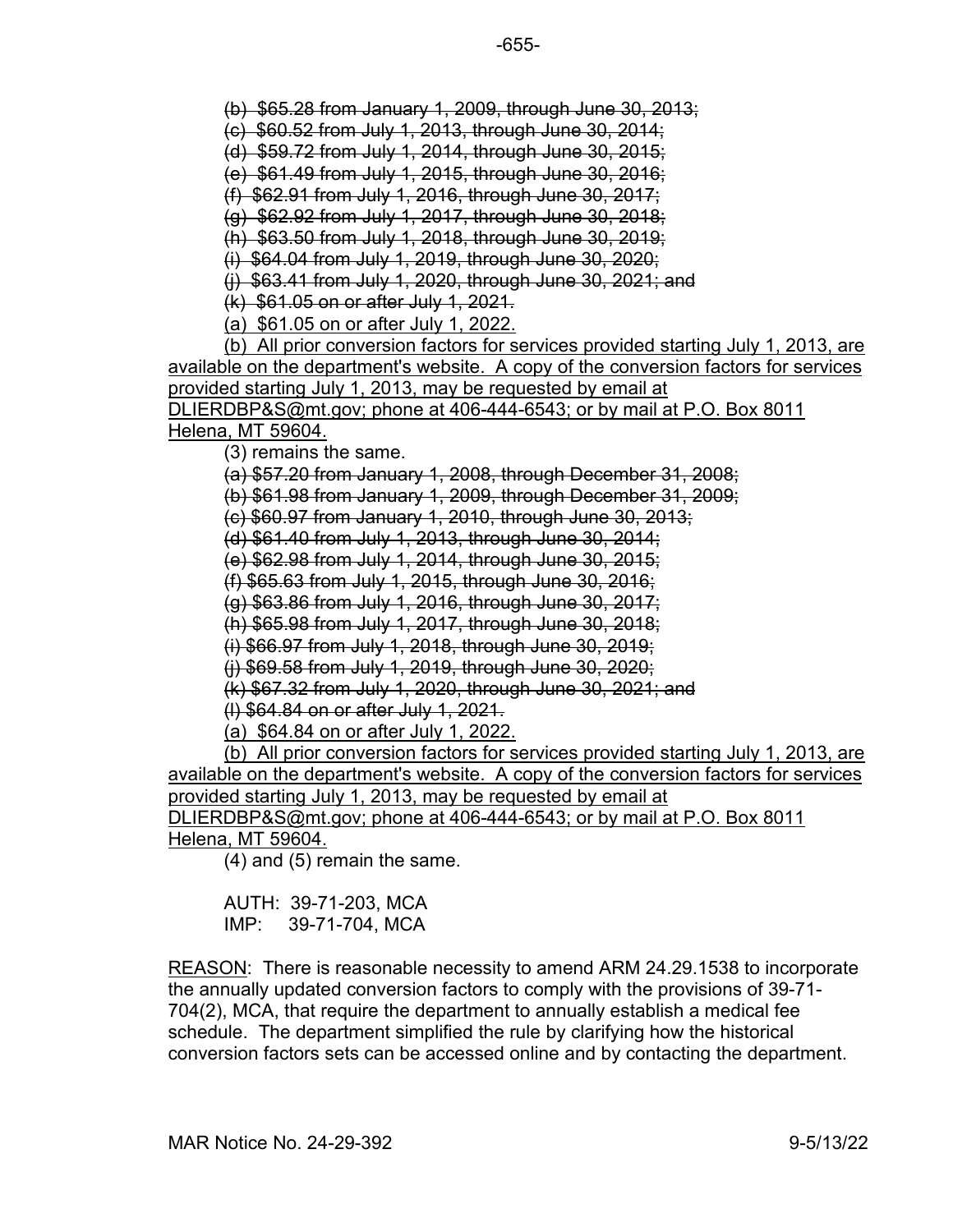(b) for prescriptions written between January 1, 2020 through December 31, 2020, the October 2019 edition of the ODG Drug Formulary;

(c) for prescriptions written between January 1, 2021 through June 30, 2021, the October 2020 edition of the ODG Drug Formulary; and

(d) for prescriptions written on or after between July 1, 2021 through June 30, 2022, the April 2021 edition of the ODG Drug Formulary.; and

(e) for prescriptions written on or after July 1, 2022, the April 2022 edition of the ODG Drug Formulary.

(3) through (5) remain the same.

AUTH: 39-71-203, 39-71-704, MCA IMP: 39-71-704, MCA

REASON: There is reasonable necessity to amend ARM 24.29.1616 because the department has adopted a commercial drug formulary. The drug formulary rule must be updated annually via the administrative rule amendment process in order to comply with the provisions of 39-71-704(3)(b)(i) and (ii), MCA (2021). The automatic monthly update process is expressly provided for by 2-4-307(8), MCA. Copies of the proposed 2022 ODG Drug Formulary are available and can be accessed online at: http://erd.dli.mt.gov/work-comp-claims/medical-regulations/formulary.

 4. Concerned persons may present their data, views, or arguments either orally or in writing at the hearing. Written data, views, or arguments may also be submitted to Celeste Ackerman, Employment Relations Division, P.O. Box 8011, Helena, Montana 59604-8011; telephone (406) 444-6604; facsimile (406) 444-4140; Montana TTD (406) 444-5549; or e-mail celeste.ackerman@mt.gov, and must be received no later than 5:00 p.m., June 10, 2022.

 5. The department maintains a list of interested persons who wish to receive notices of rulemaking actions proposed by this agency. Persons who wish to have their name added to the list shall make a written request, which includes the name and e-mail or mailing address of the person to receive notices and specifies the particular subject matter or matters regarding which the person wishes to receive notices. Such written request may be mailed or delivered to the contact person in paragraph 2 above or may be made by completing a request form at any rules hearing held by the agency.

6. The bill sponsor contact requirements of 2-4-302, MCA, do not apply.

 7. Pursuant to 2-4-111, MCA, the department has determined that the rule changes proposed in this notice will not have a significant and direct impact upon small businesses.

 8. Department staff has been designated to preside over and conduct this hearing.